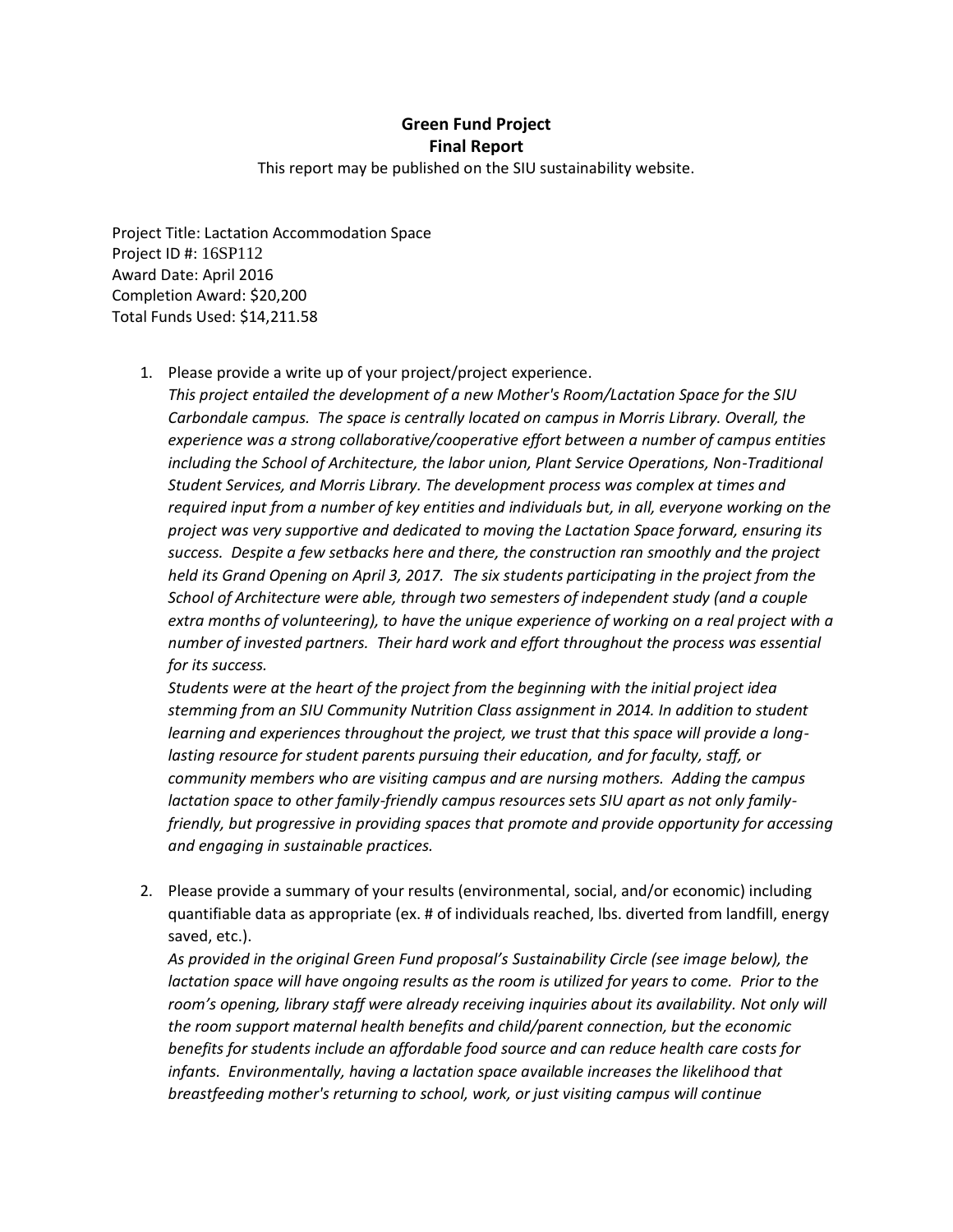*breastfeeding as the space minimizes barriers. Overall the combined social, economic, and environmental benefits result in overall health benefits for the mother, the child, and for society as a whole.* 

**Appendix G** 



3. Summarize how your project promoted the Green Fee/Sustainability on campus including, but not limited to, flyers created, screenshots of website, signage, etc. Please include website links, if applicable.

*The Green Fee/Sustainability was promoted throughout the project in a number of ways. During the project build, a poster displayed on the space's exterior included the purpose of the project, those involved, and the funding source – the Green Fund. Now that the project is complete, the library's directional signs have been updated to include the lactation space. In addition, signage at the space's entrance includes the Green Fund marker.*

*Participants at the fall 2016 ASA Multidisciplinary Research Symposium also learned of the project and the Green Fund through a presentation developed by Chad Schwartz, Laura Morthland, and Deborah Barnett. We also presented a poster at the 2017 Interior Design Educators Conference about this project, which won best poster of the Conference. We have had articles in the Daily Egyptian as well as other pieces through University Communications (see link below) about the design/build process. Photos and other printed materials from the project are also on display in one of the exterior display windows in Quigley Hall.*

University Communications Article: [http://news.siu.edu/2017/03/033017SIUToday-](http://news.siu.edu/2017/03/033017SIUToday-LactationRoom.php)[LactationRoom.php](http://news.siu.edu/2017/03/033017SIUToday-LactationRoom.php)

4. Is there anything you would do differently if you were to do a similar project in the future? If so, please describe.